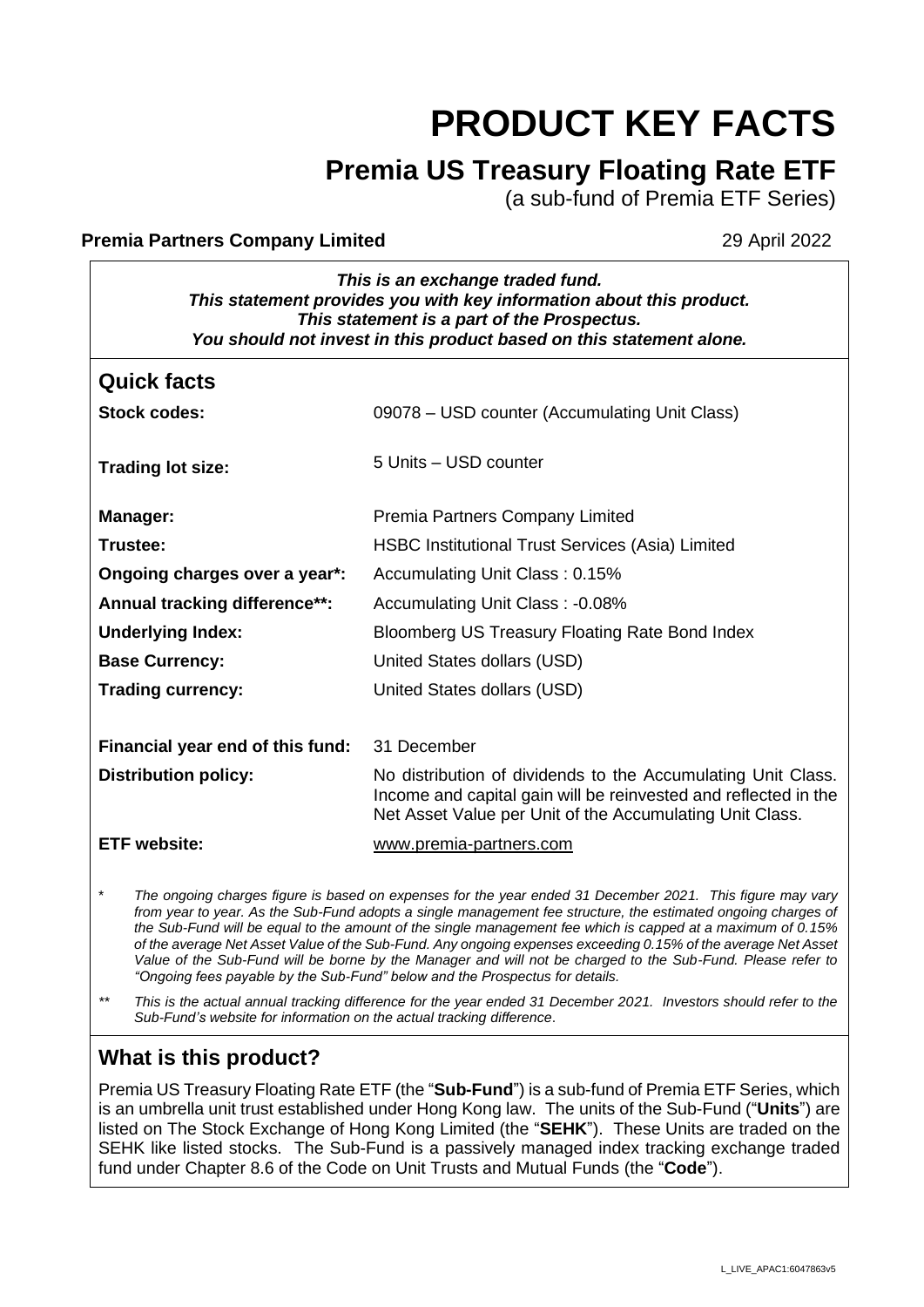**The Sub-Fund offers both accumulating and distributing classes of units. This statement contains information about the offering of the Accumulating Unit Class. Investors should refer to a separate statement for the offering of Distributing Unit Class.**

## **Objective and investment strategy**

#### **Objective**

The investment objective of the Sub-Fund is to provide investment results that, before fees and expenses, closely correspond to the performance of the Bloomberg US Treasury Floating Rate Bond Index (the "**Index**").

#### **Strategy**

In seeking to achieve the Sub-Fund's investment objective, the Manager will use an optimised representative sampling strategy by investing, directly or indirectly, in a representative sample of the securities in the Index that collectively reflects the investment characteristics of the Index. The Sub-Fund may or may not hold all of the securities that are included in the Index, and may hold Securities which are not included in the Index, provided that these collectively feature a high correlation with the Index.

The Sub-Fund may invest up to 100% of its Net Asset Value directly in Treasury Floating Rate Bonds that are issued by the US government ("**FRNs**").

The Sub-Fund may also invest in money market funds and in cash deposits for cash management purposes although such investments are not anticipated to exceed 5% of the Net Asset Value of the Sub-Fund.

Currently, the Manager has no intention to invest the Sub-Fund in financial derivative instruments (including structured products or instruments) for hedging or non-hedging (i.e. investment) purposes, and will not enter into securities lending transactions, repurchase or reverse repurchase transactions and other similar over-the-counter transactions. The Manager will seek the prior approval of the SFC (to the extent required under applicable regulatory requirements) and provide at least one month's prior notice to Unitholders (or such shorter notice period as may be permitted under applicable regulatory requirements) before the Manager engages in any such investments.

The investment strategy of the Sub-Fund is subject to the investment and borrowing restrictions set out in the Prospectus.

#### **Index**

The Index is designed to measure the performance of FRNs. The Index is rules-based and market capitalization weighted and comprised of FRNs with no minimum maturity that have a minimum amount outstanding of USD 250 million as of the monthly rebalancing date, which falls on the last U.S. business day of each month ("**Index Rebalancing Date**"). FRNs eligible for inclusion in the Index must have an issue date on or before the Index Rebalancing Date. Both the FRNs and the FRNs' coupon and principal payments must be denominated in U.S. dollars. FRNs pay interest rates quarterly until maturity.

The Index methodology was developed by Bloomberg Index Services Limited ("**BISL**" or the "**Index Provider**"), an independent wholly owned subsidiary of Bloomberg L.P. The Manager (and each of its Connected Persons) is independent of the Index Provider.

The Index is a total return market capitalisation weighted index. A total return index calculates the performance of the index constituents on the basis that any dividends or distributions are reinvested after the deduction of any withholding taxes that may apply. The Index is denominated and quoted in USD.

As at 29 March 2022, it comprised 8 constituent securities with float market capitalisation of approximately USD 568.95billion. The Index was launched on 1 February 2014 with a base level of 100.

You can obtain the most updated list of the constituents of the Index and additional information of the Index from the website of the Index Provider at [www.bloomberg.com.](http://www.bloomberg.com/) **Vendor codes**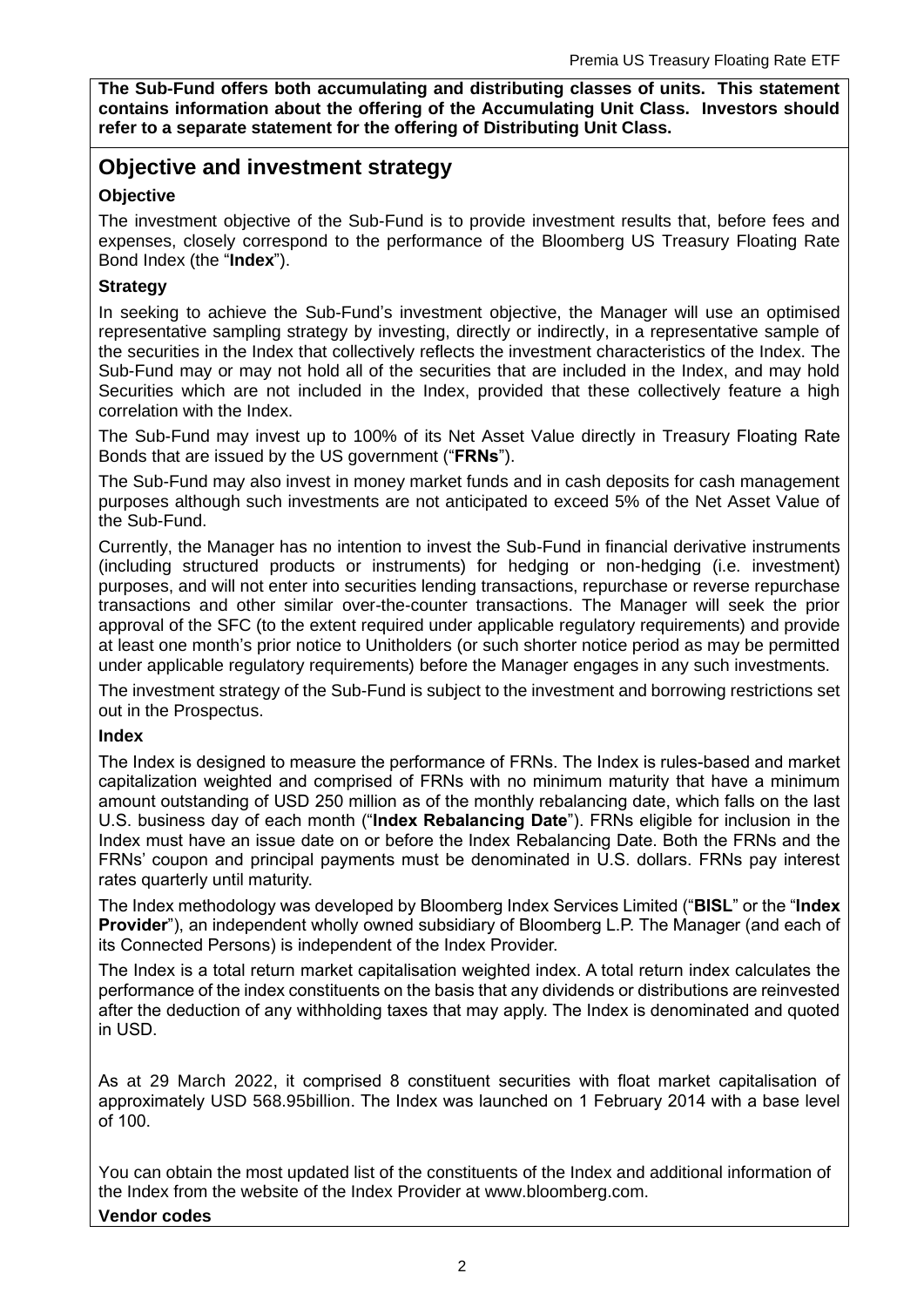#### Bloomberg: BTFLTRUU Index

## **Use of derivatives**

The fund will not use derivatives for any purposes.

## **What are the key risks?**

**Investment involves risks. Please refer to the Prospectus for details including the risk factors.**

#### **1. General investment risk**

• The Sub-Fund's investment portfolio may fall in value due to any of the key risk factors below and therefore your investment in the Sub-Fund may suffer losses. There is no guarantee of the repayment of principal.

#### **2. Concentration risk / U.S. market concentration risks**

• The Sub-Fund's investments are concentrated in a single country, namely the U.S. and in bonds of a single issuer. The Sub-Fund's value may be more volatile than that of a fund having a more diverse portfolio and may be more susceptible to adverse economic, political, policy, foreign exchange, liquidity, tax, legal or regulatory event affecting the U.S. market. The Sub-Fund's investment in U.S. Treasury securities is not subject to U.S. withholding, income or capital gains tax.

#### **3. Debt securities market risks**

- *Floating Rate Notes risk* Securities with floating rates can be less sensitive to interest rate changes than securities with fixed interest rates, but may decline in value and negatively impact the Sub-Fund's Net Asset Value, particularly if the coupon rates do not rise as much, or as quickly, as comparable market interest rates. This risk is also heightened because floating rate Treasury obligations are new issuances for which a deep and liquid market has not yet developed. As compared to fixed-rate treasury notes of the same maturity, FRNs generally have a lower yield if the interest rate yield curve is downward sloping and a higher yield if the interest rate yield curve is upward sloping. When interest rates are rising, the ability of FRNs to reset to a higher level will result in higher yield as compared to fixed-rate treasury notes for which the coupon rate remain unchanged. Conversely, when interest rates are falling, the coupon rates of FRNs will reset to a lower level, leading to a lower yield and subsequently a decline in the Sub-Fund's income.
- *Income Risk -* The Sub-Fund's income may decline when interest rates fall. This decline can occur because the debt instruments held by the Sub-Fund will have floating, or variable, interest rates.
- *Risk of limited issuance* **-** The issuance of FRNs by the U.S. Treasury is relatively new and the amount of supply is limited. There is no guarantee or assurance that: (i) the Sub-Fund will be able to invest in a desired amount of FRNs, (ii) the Sub-Fund will be able to buy FRNs at a desirable price, (iii) FRNs will continue to be issued by the U.S. Treasury, or (iv) FRNs will be actively traded. Any or all of the foregoing, should they occur, would negatively impact the Sub-Fund.
- *Valuation risk* Valuation of the fund's instruments may involve uncertainties and judgmental determinations. If such valuation turns out to be incorrect, this may affect the Net Asset Value of the Sub-Fund.
- *Interest rate risk* Interest rate risk is the risk that fixed income securities will decline in value because of an increase in interest rates and changes to other factors, such as perception of an issuer's creditworthiness. Funds with higher durations generally are subject to greater interest rate risk. However, FRNs are subject to an interest rate reset on a weekly basis, thereby resulting in a duration of only one week. The Sub-Fund's exposure to interest rate risk is thus generally to a lesser degree than fixed income securities.

#### **4. Credit risk**

• *Credit rating and downgrading risk* – Credit ratings assigned by rating agencies are subject to limitations and do not guarantee the creditworthiness of the security and/or issuer at all times. The credit rating of a debt instrument or its issuer may subsequently be downgraded. In the event of such downgrading, the value of the Sub-Fund may be adversely affected.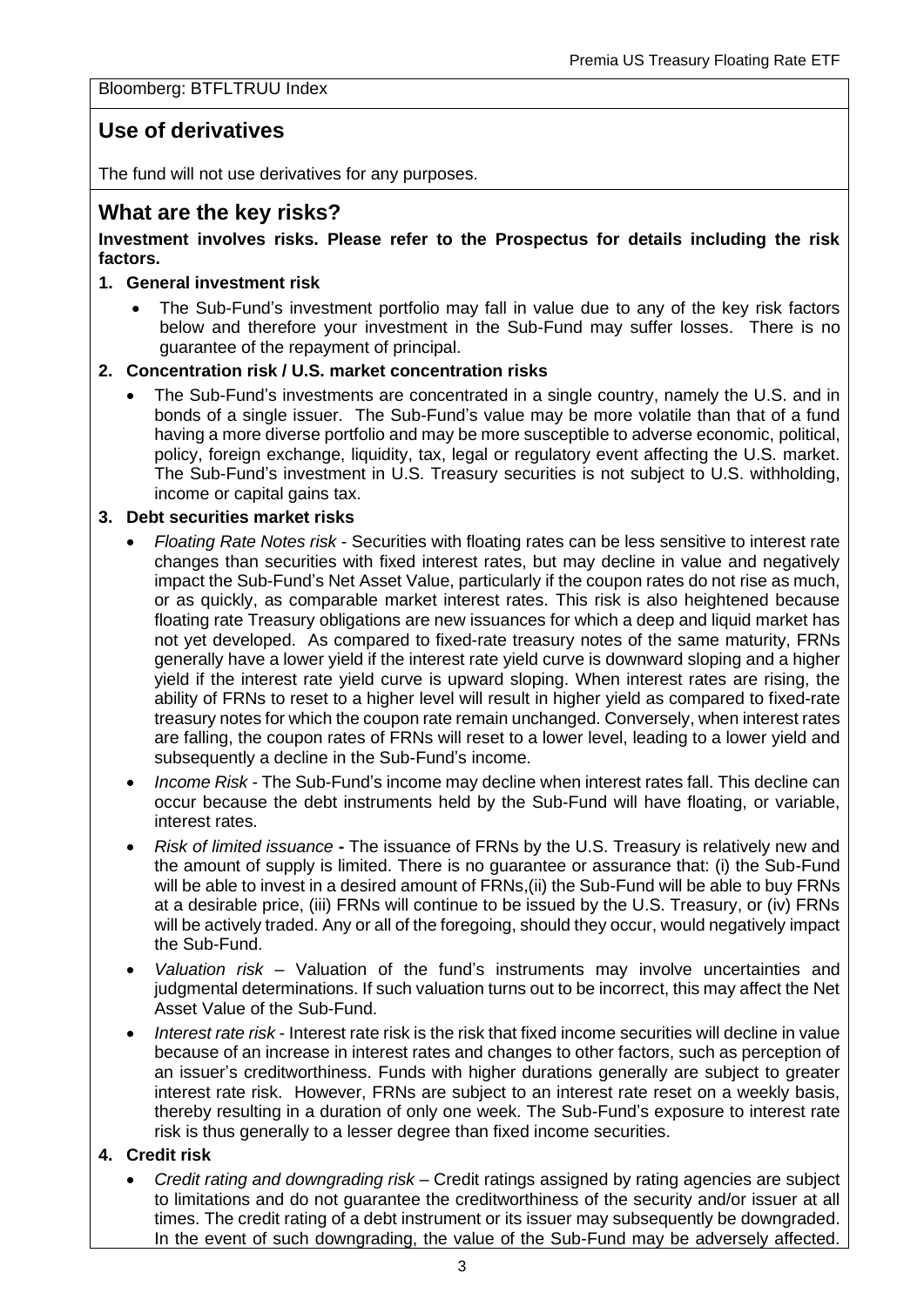The Manager may or may not be able to dispose of the debt instruments that are being downgraded.

• *Credit risk and sovereign debt risk* - The financial condition of an issuer of a debt security or other instrument may cause such issuer to default, become unable to pay interest or principal due or otherwise fail to honor its obligations or cause such issuer to be perceived as being in such situations. Further, the Sub-Fund's investment in securities issued or guaranteed by governments may be exposed to political, social and economic risks and may not be able or willing to repay the principal and/or interest when due or may request the Sub-Fund to participate in restructuring such debts.

#### **5. Passive investments risk**

• The Sub-Fund is passively managed and the Manager will not have the discretion to adapt to market changes due to the inherent investment nature of the Sub-Fund. Falls in the Index are expected to result in corresponding falls in the value of the Sub-Fund.

#### **6. Tracking error risk**

• The Sub-Fund may be subject to tracking error risk, which is the risk that its performance may not track that of the Index exactly. This tracking error may result from the investment strategy used and/or fees and expenses. The Manager will monitor and seek to manage such risk and minimise tracking error. There can be no assurance of exact or identical replication at any time of the performance of the Index.

#### **7. Trading risks**

- The trading price of Units on the SEHK is driven by market factors such as the demand and supply of Units. Therefore, the Units may trade at a substantial premium or discount to the Sub-Fund's Net Asset Value.
- As investors will pay certain charges (e.g. trading fees and brokerage fees) to buy or sell Units on the SEHK, investors may pay more than the Net Asset Value per Unit when buying Units on the SEHK, and may receive less than the Net Asset Value per Unit when selling Units on the SEHK.

#### **8. Trading hours differences risks**

As the trading platforms on which the Index constituents are traded may be open when Units in the Sub-Fund are not priced, the value of the securities in the Sub-Fund's portfolio may change on days when investors will not be able to purchase or sell the Sub-Fund's Units. Differences in trading hours between the trading platforms on which the Index constituents are traded and the SEHK may also increase the level of premium or discount of the Unit price to Sub-Fund's Net Asset Value.

#### **9. Difference in Distribution Policies**

• The Manager will pay distributions to Unitholders of the Distributing Unit Class but not to Unitholders of the Accumulating Unit Class. Distributions made in respect of the Distributing Unit Class may result in an immediate reduction in the Net Asset Value per Unit. All income and capital gain received in the Accumulating Unit Class will be reinvested and reflected in the Net Asset Value per Unit. The difference in the distribution policies of the two classes will lead to difference in the Net Asset Value between the two classes.

#### **10. Termination risks**

• The Sub-Fund may be terminated early under certain circumstances, for example, where the Index is no longer available for benchmarking or if the size of the Sub-Fund falls below HKD100 million. Investors may not be able to recover their investments and suffer a loss when the Sub-Fund is terminated.

#### **11. Reliance on market maker and liquidity risks**

• Although the Manager will ensure that at least one Market Maker will maintain a market for the Units in each counter, and that at least one Market Maker in each counter gives not less than 3 months' notice prior to terminating the relevant market maker agreement, liquidity in the market for Units may be adversely affected if there is no or only one Market Maker for the Units. There is no guarantee that any market making activity will be effective.

#### **12. Custodian Risk**

• The Sub-Fund's investments may be registered in the name of a sub-custodian where, due to the nature of the laws or market practice of jurisdictions, it is common market practice or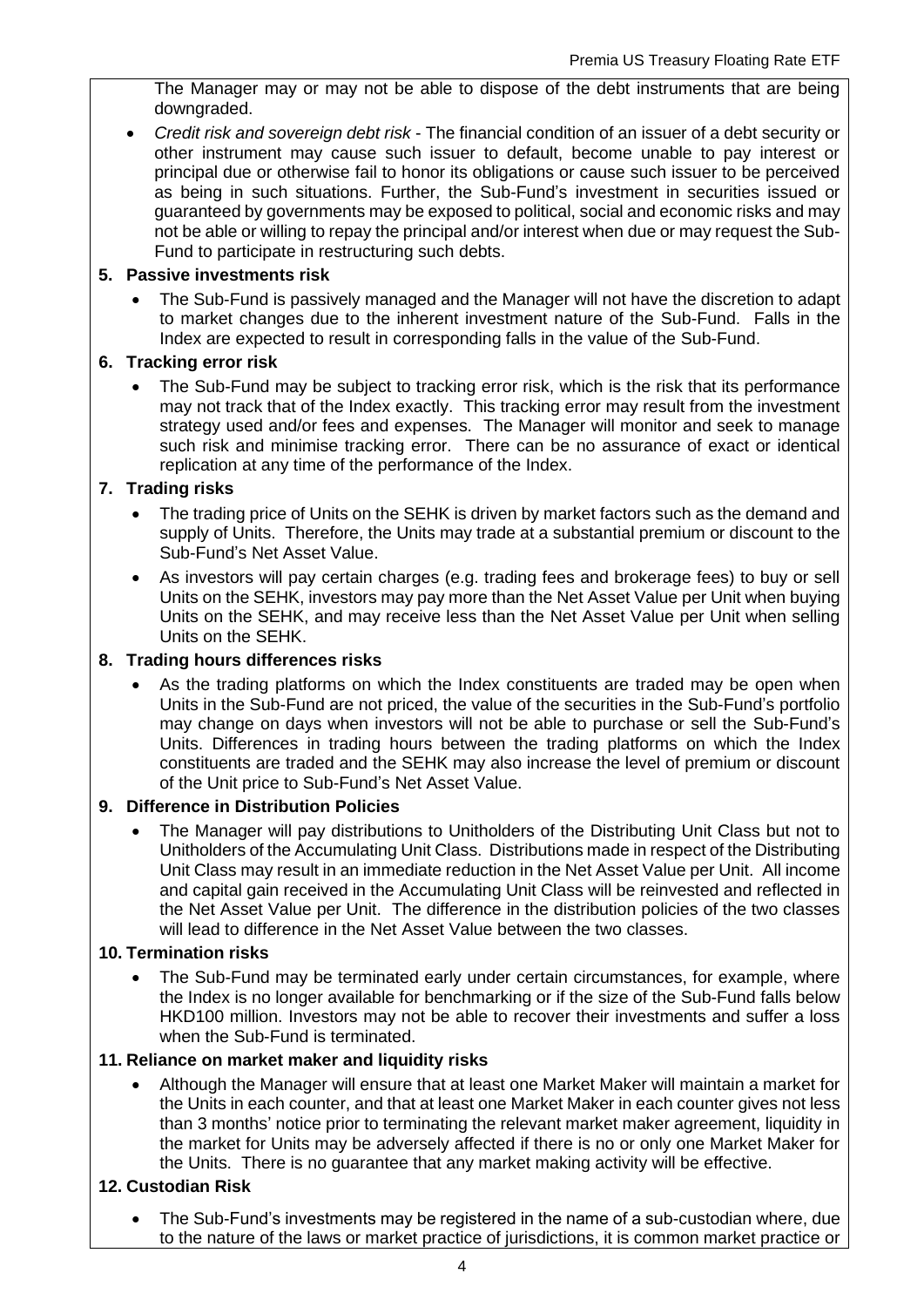not feasible to do otherwise and may be exposed to risk in circumstances whereby the custodian will have no liability. Such investments may not be segregated from the subcustodian's own investments and in the event of default or fraud of such sub-custodian, the Sub-Fund's assets may not be protected and may be irrecoverable by the Sub-Fund.



- Past performance information is not indicative of future performance. Investors may not get back the full amount invested.
- The computation basis of the performance is based on the calendar year end, NAV-To-NAV, with dividend reinvested.
- These figures show by how much the Sub-Fund increased or decreased in value during the calendar year being shown. Performance data has been calculated in USD including ongoing charges and excluding your trading costs on SEHK.
- Fund launch date: 16 July 2019

## **Is there any guarantee?**

The Sub-Fund does not have any guarantees. You may not get back the amount of money you invest.

## **What are the fees and charges?**

Please refer to the section entitled "Fees and Expenses" of the Prospectus for details of other fees and expenses.

#### **Charges incurred when trading the Sub-Fund on the SEHK**

| <b>Fees</b>             | What you pay                                 |
|-------------------------|----------------------------------------------|
| Brokerage fee           | Market rates                                 |
| <b>Transaction levy</b> | $0.0027\%$ <sup>1</sup> of the trading price |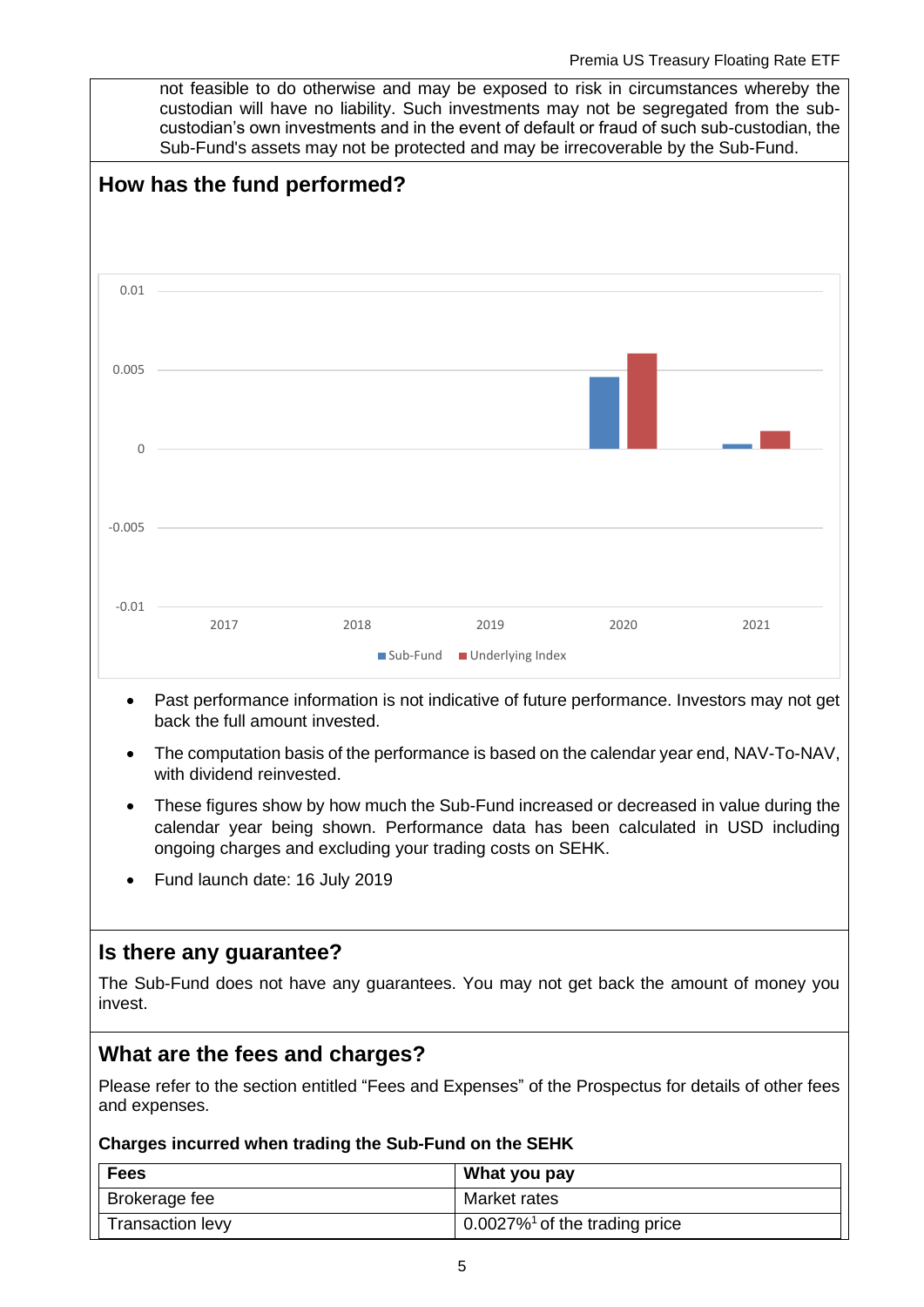| Trading fee                                  | $\frac{1}{2}$ 0.005% <sup>2</sup> of the trading price |
|----------------------------------------------|--------------------------------------------------------|
| Financial Reporting Council transaction levy | $\vert$ 0.00015% <sup>3</sup> of the trading price     |
| Stamp duty                                   | Nil                                                    |
| Inter-counter transfer fee                   | $HKD5$ per instruction <sup>4</sup>                    |

*<sup>1</sup> Transaction levy of 0.0027% of the trading price of the Units, payable by each of the buyer and the seller.*

*<sup>2</sup> Trading fee of 0.005% of the trading price of the Units, payable by each of the buyer and the seller.*

*<sup>3</sup> Financial Reporting Council transaction levy of 0.00015% of the trading price of the Units, payable by each of the buyer and the seller from 1 January 2022.*

*4 HKSCC will charge each CCASS participant a fee of HKD5 per instruction for effecting an inter-counter transfer between one counter and another counter. Investors should check with their brokers regarding any additional fees.*

#### **Ongoing fees payable by the Sub-Fund**

The following expenses will be paid out of the Sub-Fund. They affect you because they reduce the Net Asset Value of the Sub-Fund which may affect the trading price.

| <b>Fees</b>                        | Annual rate (as a % of the Sub-Fund's value) |
|------------------------------------|----------------------------------------------|
| Management fee*                    | 0.15%                                        |
| Trustee fee                        | Included in the management fee               |
| Performance fee                    | Nil                                          |
| Administration and custody<br>fees | Included in the management fee               |

*\* The management fee is a single flat fee to cover all of the Sub-Fund's fees, costs and expenses (and its due proportion of any costs and expenses of the Trust allocated to it). The ongoing charges of the Sub-Fund is equal to the amount of the single management fee which is capped at a maximum of 0.15% of the average Net Asset Value of the Sub-Fund. Any increase or removal of the cap is subject to the prior approval of the SFC and one month's prior notice to Unitholders. Please refer to the Prospectus for details.*

#### **Other fees**

You may have to pay other fees when dealing in the Units of the Sub-Fund.

## **Additional information**

You can find the following information relating to the Sub-Fund (in English and in Chinese) at the following website [www.premia-partners.com](http://www.premia-partners.com/) (which has not been reviewed or approved by the SFC):

- The Prospectus including the Product Key Facts Statement (as revised from time to time)
- The latest annual audited accounts and interim half yearly unaudited report of the Sub-Fund (in English only)
- Any notices relating to material changes to the Sub-Fund which may have an impact on its investors such as material alterations or additions to the Prospectus including the Product Key Facts Statement or the constitutive documents of the Trust and/or the Sub-Fund
- Any public announcements made by the Manager in respect of the Sub-Fund, including information with regard to the Sub-Fund and the Index, the suspension of creations and redemptions of Units, the suspension of the calculation of its Net Asset Value, changes in its fees and the suspension and resumption of trading in its Units
- The near real time estimated Net Asset Value per Unit of the Accumulating Unit Class of the Sub-Fund (updated every 15 seconds throughout each dealing day) in USD
- The last closing Net Asset Value and last closing Net Asset Value per Unit of the Accumulating Unit Class of the Sub-Fund in USD
- The past performance information of the Accumulating Unit Class of the Sub-Fund
- The annual tracking difference and tracking error of the Sub-Fund
- The composition of the Sub-Fund (updated on a daily basis)